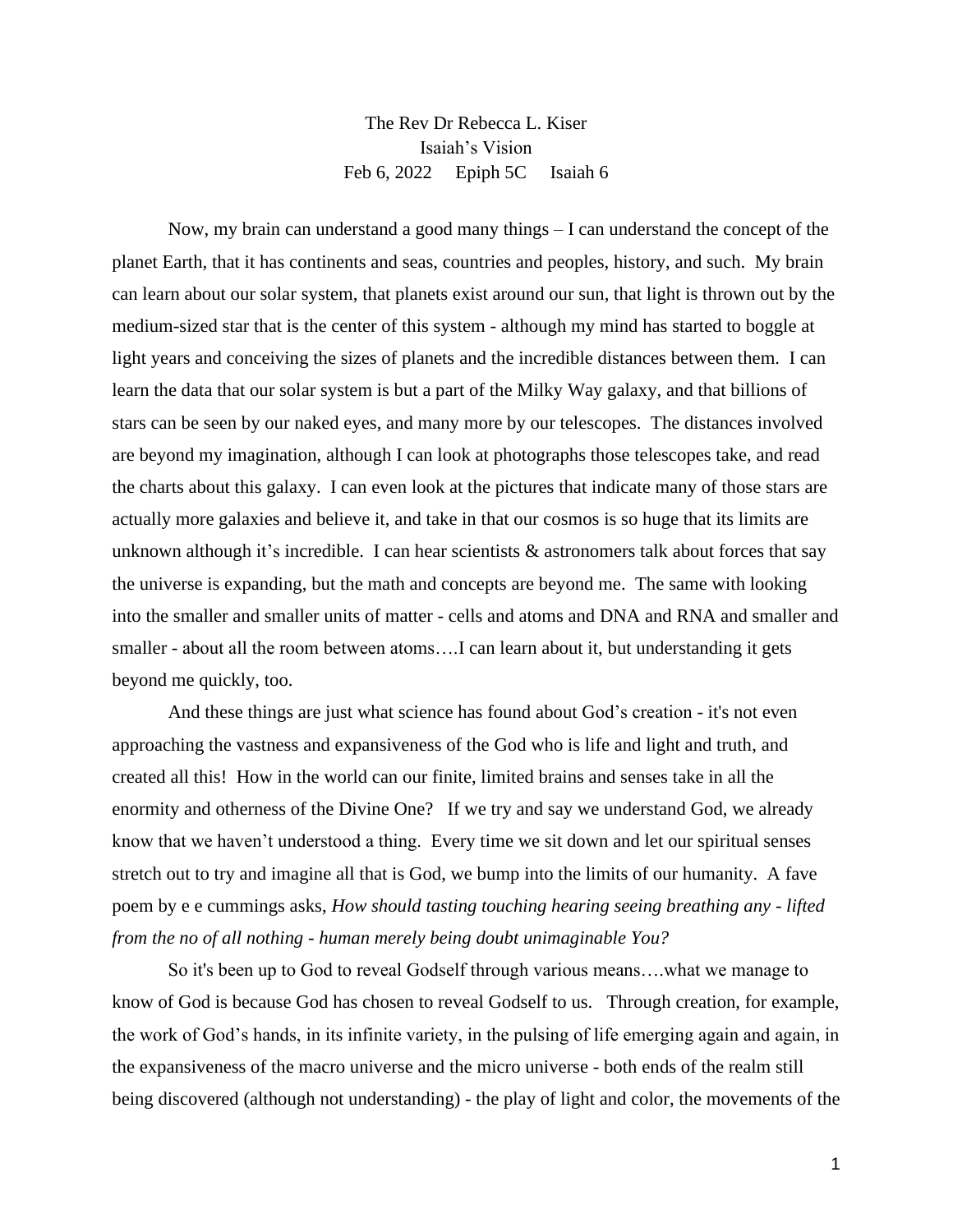winds and weathers, the mysteriousness of birth and death - the LIFE that God called into being fascinates us. God is revealed through the Law of Moses, revealed to a nomadic tribe that eventually became the Jewish people, chosen to walk with God and help bless the world with the words of God. God is revealed more through Jesus, who spoke and acted in this human realm yet in perfect union with God, teaching, healing, extending welcome, being killed, and made alive again.

And sometimes God is apprehended through the direct encounter of visionary experiences, where images of what is beyond imaging try and hold together the holiness, the magnitude, the awesomeness, the mystery, the unexplainable that is God - who yet desires to communicate with humans. Isaiah's vision is a well-known one to those of us who grew up in Sunday School classes and hearing Scripture read in worship. A commentator called this a "Spielberg-worthy scene" (Working Preacher) of odd beings, unknown songs of praise, unapproachable splendor, and a great shaking.

This vision contains the responses of true worship - fearsome awe of a Divine holiness that throws us to the ground and causes us to cry out our sinfulness and the sinfulness of all humanity - *Woe is me*, Isaiah says, f*or I am a man of unclean lips and I live among a people of unclean lips*... Now that's a valid response to the overwhelming nature of encountering God. God is overwhelming, God's holiness calls all else into question, God's life reveals all that is anti-life, God's true light shows up every speck of dirt or dust. This is what Scripture means when it says that *the fear of God is the beginning of wisdom*. God alone is God - and we are not. We feel the divide, we are thrown off our feet and onto our faces. We know ourselves as created creatures, a little less than the angels, as the Psalms put it. Isaiah is amazed that he encounters God and still lives, because God is that overwhelming and awesome. Mind-blowing might be a good word.

In Isaiah's vision, the odd creature called a seraph follows up Isaiah's cry about unclean lips, and brings a coal to cleanse those very lips. See, God provides the cure, God provides the way we are restored, forgiven, cleansed. Isaiah didn't slave over some task or achieve anything with his own extreme efforts - God provided the restoration of relationship. God declares us forgiven, raises us up. It's always God who is the seeker of people, the revealer of Godself to people - it's not our climbing the highest mountain or completing horrendous labors. It's always God who first loves us, difficult as that is to accept. When people talk about how they "found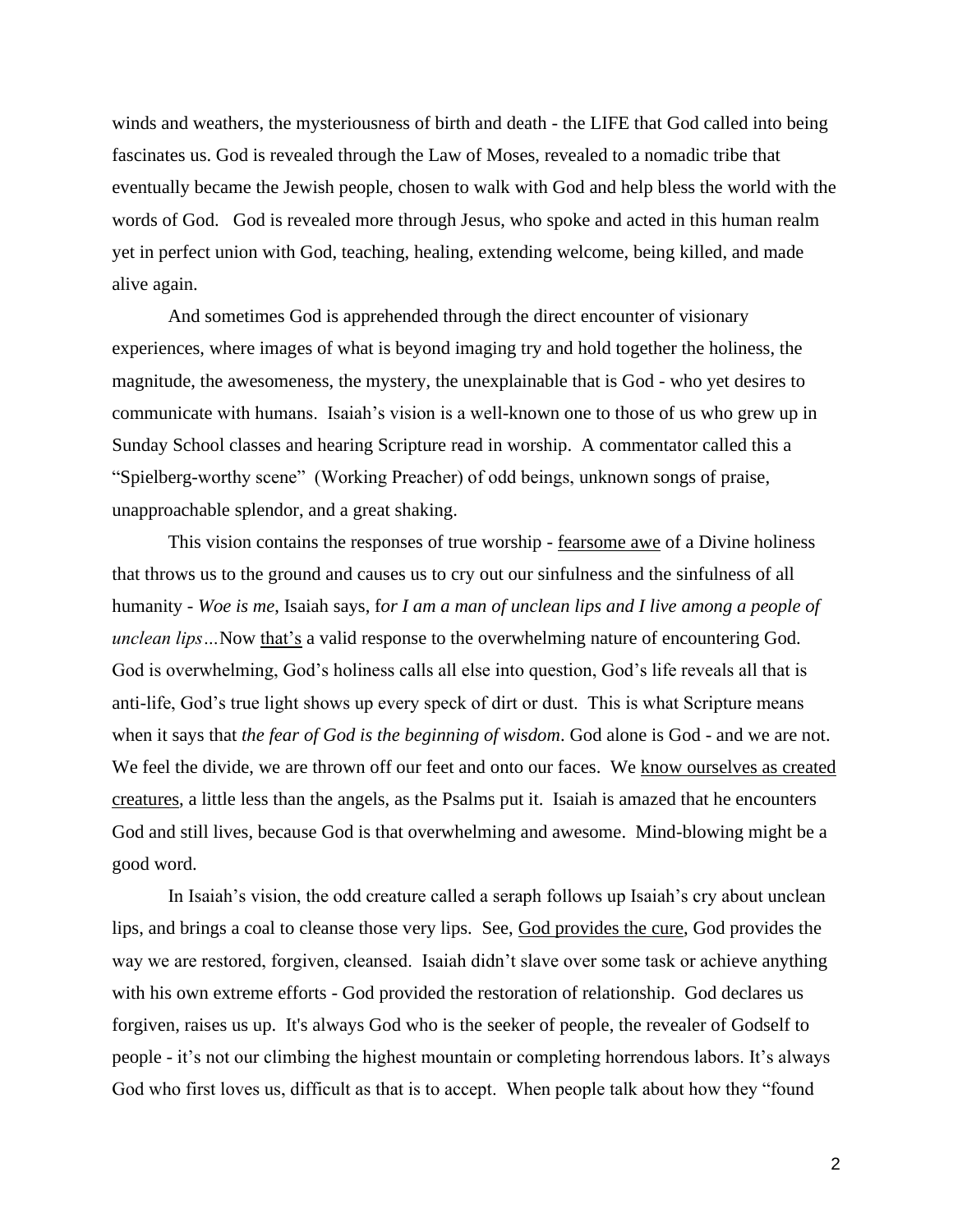God," it's always because God was initiating things. We don't find God - God seeks and finds us.

Again, this is true worship - the encounter with all that is God, the realization of our own limits, our own shortsightedness and self-interest, the humbling of our pride and acceptance of our place in the great scheme of things - our confession that we are not God and have a brokenness before God's perfection; and THEN God's reaching out to us in love, acceptance, welcome, forgiveness, and our restoration of relationship. Gratitude comes after this, gratitude is for our restoration, that we are granted the means of knowing God and not dying.

Next in Isaiah's vision and worship of God is the hearing of God's voice asking him to serve in this revelation of God to humanity, to serve in whatever means we have, to humbly give ourselves to that right relationship with God and whatever it asks of us. *Whom shall I send, and who will go for us?* It's not really specific, is it? There's no detail of what it will mean to go for God. It's a huge ask, asking for our whole person, our whole life, our whole attention, our whole love; to be re-oriented to the deep truth of things, to begin to learn the wisdom in living in rightrelationship with everything, including with God, nature, others, and self.

Our worshipful response again to this tugging at our heart is, like Isaiah's, *Here I am, send me.* Whatever, wherever, whoever, I'm all in. Send me. I can do no other but commit to God and God's rightness. I'll serve you; I'll learn your words and follow your ways. I'll tell about you to people. I will belong to you, heart and soul.

In worship, God confronts us, God challenges us, God comforts us, God calls us. Worship is the soul standing naked before its creator, its God; accepting that what God says is right, accepting that how God says to order our lives is how we will order our lives.

We don't see the whole journey, with its pitfalls, its challenges, its blessings, its mountains or its valleys. We aren't able to take in the whole of God's reality, nor even what it means in terms of the days and hours of our lives - there's no revelation of what we will do or be or take on or endure or celebrate. But we know it's a whole-life thing, that we will stand with God and God will stand with us. We will never be the same; it's like being reborn into a new consciousness, a new paradigm - it's stepping into God's kingdom, God's realm, God's reality. Once we've experienced it, seen it, heard it, whatever word we use - we are changed from deep within. It will take at least the rest of our human years to make any headway - mostly because